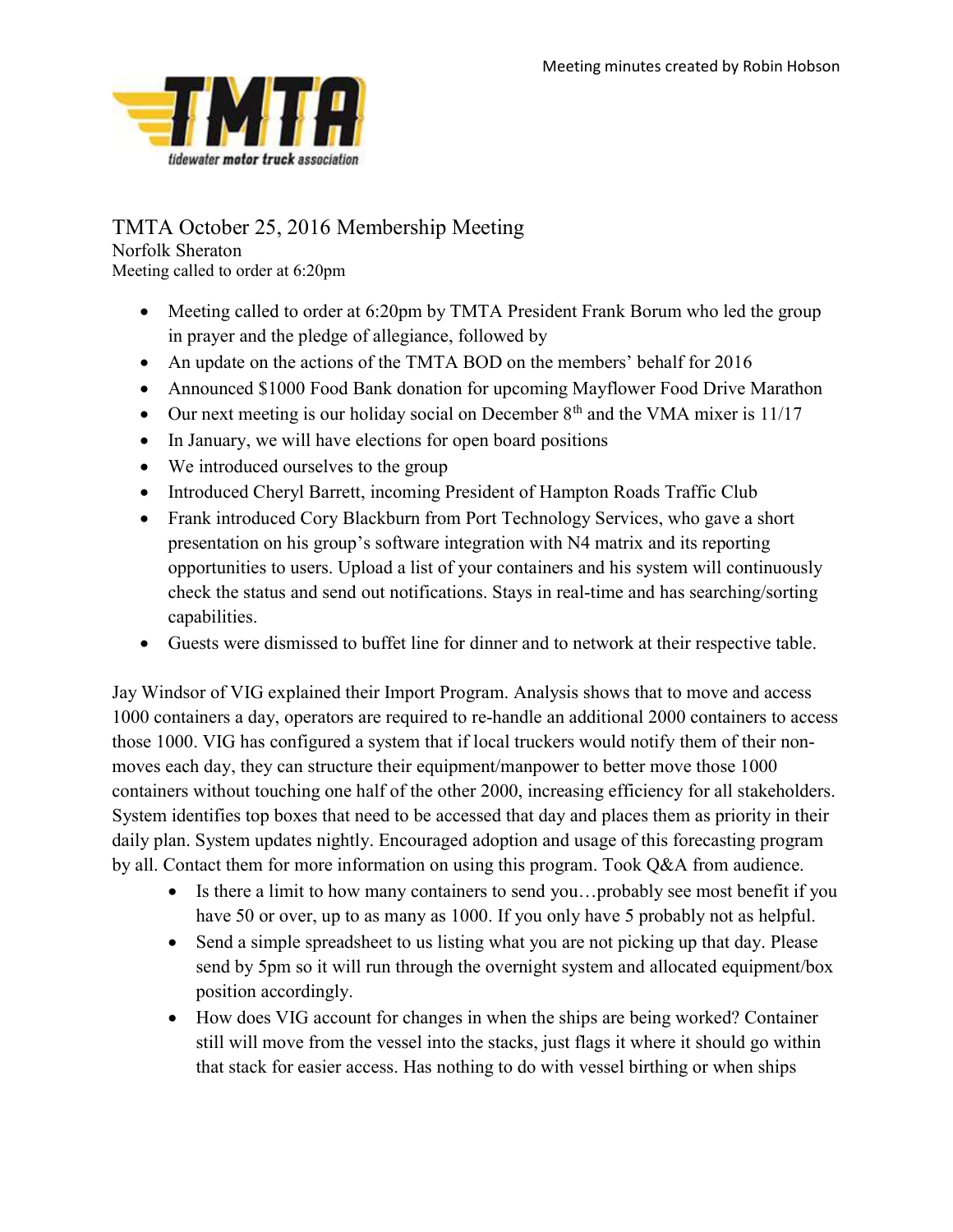Joe Ruddy, Chief Innovation Officer, spoke on Port metrics and current activities.

Starting port rebranding project  $2 \frac{1}{2}$  years ago and with that incorporated 6 values: Innovation: We embrace change and the opportunity to create. We relentlessly pursue new ideas to improve business.

Helpfulness: From a hand with the little things to lending perspective, experience, and expertise, our actions large and small make a difference.

Fortitude: We will be decisive, follow through, and work as one.

Accessibility: We let our customers and colleagues know we are there for them by act and deed.

Mindfulness: We lead with purpose, strive for continuous improvement, and take care of our stakeholders.

Sustainability: We are responsible stewards of all resources entrusted to our care. Joe was encouraged to hear 4 of the 6 values in Jay's speech. Means we are walking the talk and

committed to these values and our customers' experiences with us.

Showed stages of development of various projects.

- Modest growth in 2016, rail is growing, overall growth flat. Import side is better than export side, 63% of volume moved by motor carriers
- Capacity is up by  $46\%$
- Some freight has gone back to the West Coast
- Hanjin is a financial issue, not a growth issue
- Continuing to improve on our service levels further improving the experience of our customers/stakeholders
- Gate turn times are not where they need to be, but we are trying to improve
- VMA is a catalyst for commerce
- 530,000 jobs associated throughout the Commonwealth due to the efforts of the Port
- \$800M invested in local area, 3700 jobs created, 39 new business announcements
- 2.5M sq ft of space doesn't include SPEC space which is 600,000 sq ft
- Holy triad of New York, Norfolk and Savannah could allow Eastern Ports to dominate
- Expansion plan into WV, Midwest, Ohio Valley and beyond
- 26 different nodes of the industry involved in the FMC, want to know how to define capacity, strain on infrastructure, shift in trade patterns to China, which makes the Suez Canal more important. Expansion of Panama Canal effect still to be seen
- Investment plan:
	- o \$740M investment with visible measurable results by 2019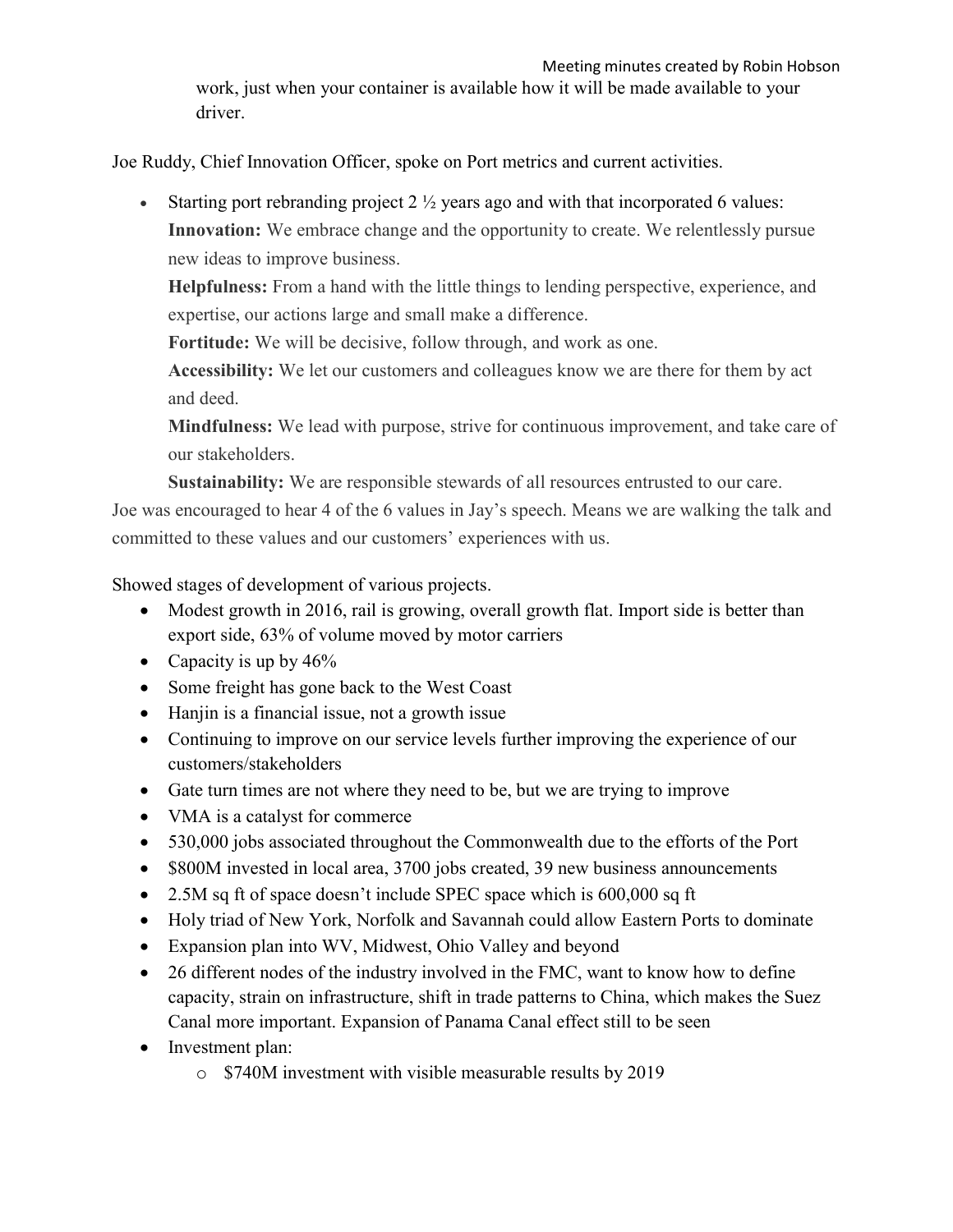- o 86 Coney Cranes have been ordered, 60 for NIT and 36 for VIG-single largest investment in history
- o Northgate terminal will open in 2017, 26 gates-\$31M investment, half thanks to a TIGR grant
- o I-564 connector is 12 months behind
- o NIT South adding 4 auto stackers with completion in July '20
- o In 2019 there will be 30 stacks complete, a \$350M investment in one agency, first of its kind ever
- o VIG lease commits the Port to a 50 year vision and planning into the future to double the capacity of VIG, 1.2M containers in Phase II, 4 new ship to shore cranes
- o RMT-\$3M investment in barge service
- o VIP-export rail capacity
- o TMT-wharf and rail loop
- o NNMT-new equipment/berth dredging, enhancements to warehouse
- o Total of \$4B investment around Hampton Roads in next few years, Witchduck loop, I-64 widening, I-564 connector, expansion of tunnels
- Development of the Atlantic Gateway-run to Raleigh
- Shifting trade patterns due to China is a saturation, trade patterns moving into Indian subcontinent, south Asia, Vietnam, South America etc. No African services at this time.
- Shifting trade patterns making Suez a viable route for Hampton Roads for freight to reach East Coast markets – Panama 26 days, Suez 27 days
- New ships will be 14,000 TEUs, up from last increase to 10,000 TEUs, so we need to get Big Ship Ready which would be 55' for marine terminals and 45' for Elizabeth River
- We are well positioned because the Thimble Shoal/Norfolk Harbor is widest, deepest natural harbor, and into Marine facilities, but need to re-evaluate depths by March 2018
- FTZ expansion-expands Port of VA's reach
- Positioning VA as a FILO destination, need local economic growth to position us there
- Publish outward facing metrics to keep our focus from being inward only
- 5 years/ NIT Phase I/VIG Phase II-complete, POV capacity is 2.6M containers
- 10 years Craney Island cells are being completed capacity 3M containers
- 20 years Craney Phase I/II built, Craney Island capacity is complete at 5.5M containers
- Focused on Servant Leadership model-working on changing the culture of the Port

## No Q&A

Frank commented that improvements could be made to the offerings of extended hours so they are actual useful hours.

EOC commented on the changes around the port and how truckers had to continue when freight returns and we are in construction on two facilities and the roadways are congested and construction is causing issues. The port can't do their own thing, truckers, VDOT, etc. doing their own thing. We need combined leadership so that when congestion comes back with all this